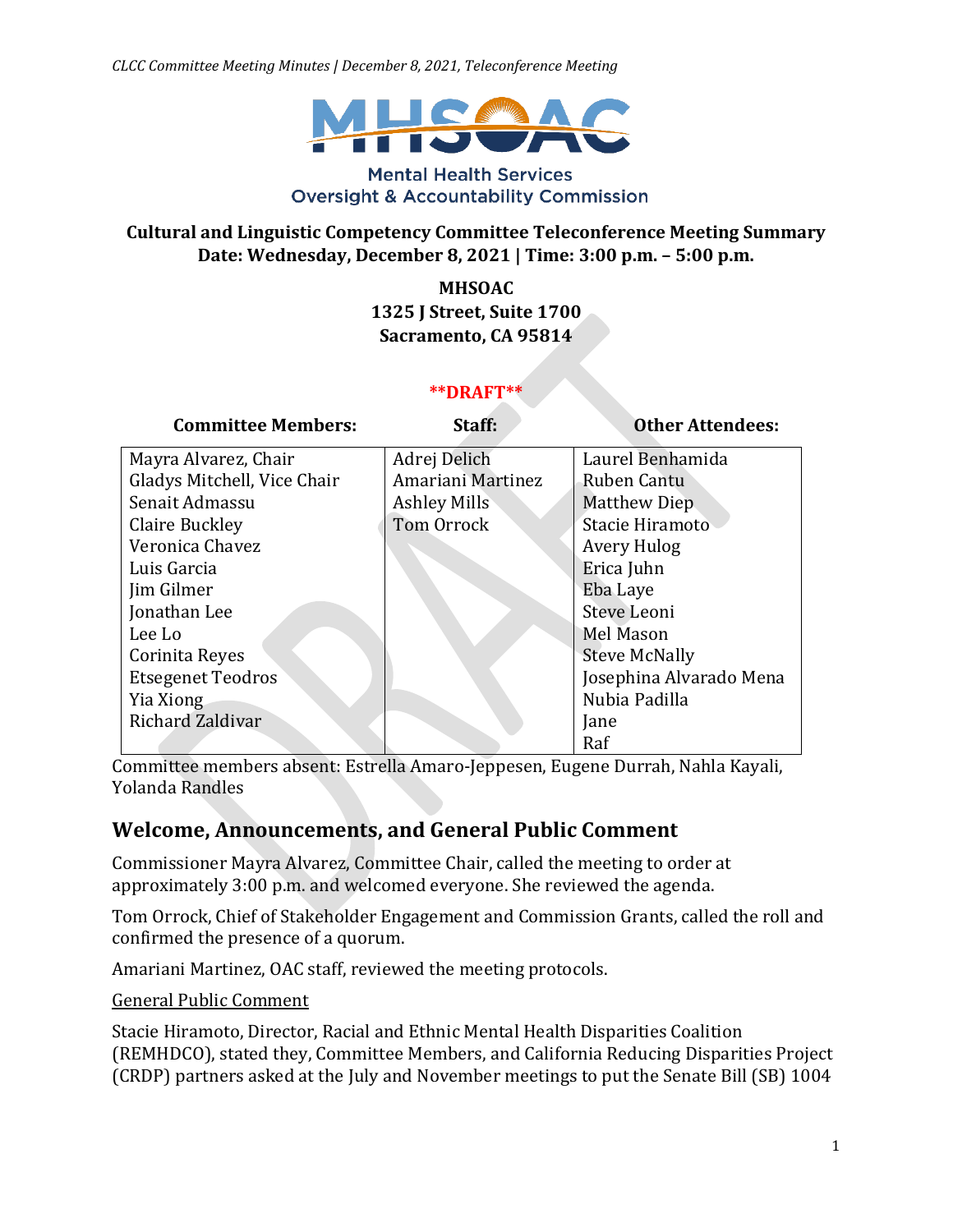Prevention and Early Intervention (PEI) priorities on today's agenda. The speaker asked why it was not included on today's agenda.

Raf, UC Berkeley graduate student and a trainee at Safe Passages, agreed with the previous speaker about the PEI funding priorities. Non-college transition-age youth (TAY) and community-defined evidence practices (CDEPs) should be included in the language.

Ruben Cantu, Associate Project Director, Prevention Institute, stated Prevention Institute has been contracted by the Commission to do an 18-month project to help create common ground between community advocates and county departments of mental and behavioral health. The conversation later in the agenda will be an important part of that. Prevention Institute will be engaging individuals and groups during the next 18 months to help think about strategies for better and more community-focused services in communities.

Jane, advocate, reminded everyone about the trauma summits with Thomas Hubble and Gabor Mate. The speaker suggested that Kaiser's trauma recovery education materials be a part of the public system and mind/body curriculum and restorative sleep education for psychiatrists. The speaker stated they would like to see something more grounding to help address trauma within the public system for clients who are cycling in and out of emergency services. It is important to begin to debunk the myth that mental illness is solely biologically based. The brain is not synonymous with the mind.

Laurel Benhamida, Ph.D., Muslim American Society – Social Services Foundation (MAS-SSF) agreed with the Stacie Hiramoto's comments. Individuals who are not in college should have the same PEI benefits as those in college.

Nubia Padilla, Executive Director, Humanidad Therapy and Education Services, one of the CRDP CDEPs, stated the value of the CDEPs has been proven. It is important to specifically name the CDEPs as a funding priority in the PEI Regulations.

Matthew Diep, California Youth Empowerment Network (CAYEN), echoed Stacie Hiramoto's comments. The speaker suggested making agenda item discussion points clearer to alleviate misunderstandings.

Mel Mason, Executive Direct, Clinical Director, and Co-Founder, Village Project, one of the CRDP CDEPs, echoed the previous speakers about identifying TAY who are not currently enrolled in college and CDEPs as priorities in the PEI Regulations.

# **Agenda Item 1: Action – Approval of the November 10, 2021, Minutes**

Committee Member Gilmer asked why a discussion and vote on the CRDP recommendations were not agendized as requested by Committee Members and included in the minutes for the July and November CLCC meetings.

Chair Alvarez stated the next agenda item for a discussion and vote was included in response to the requests made at the last CLCC meeting.

Chair Alvarez asked for a motion to approve the meeting minutes for the November 10, 2021, CLCC meeting.

Committee Member Teodros made a motion to approve the minutes as presented. The motion was seconded by Committee Member Zaldivar.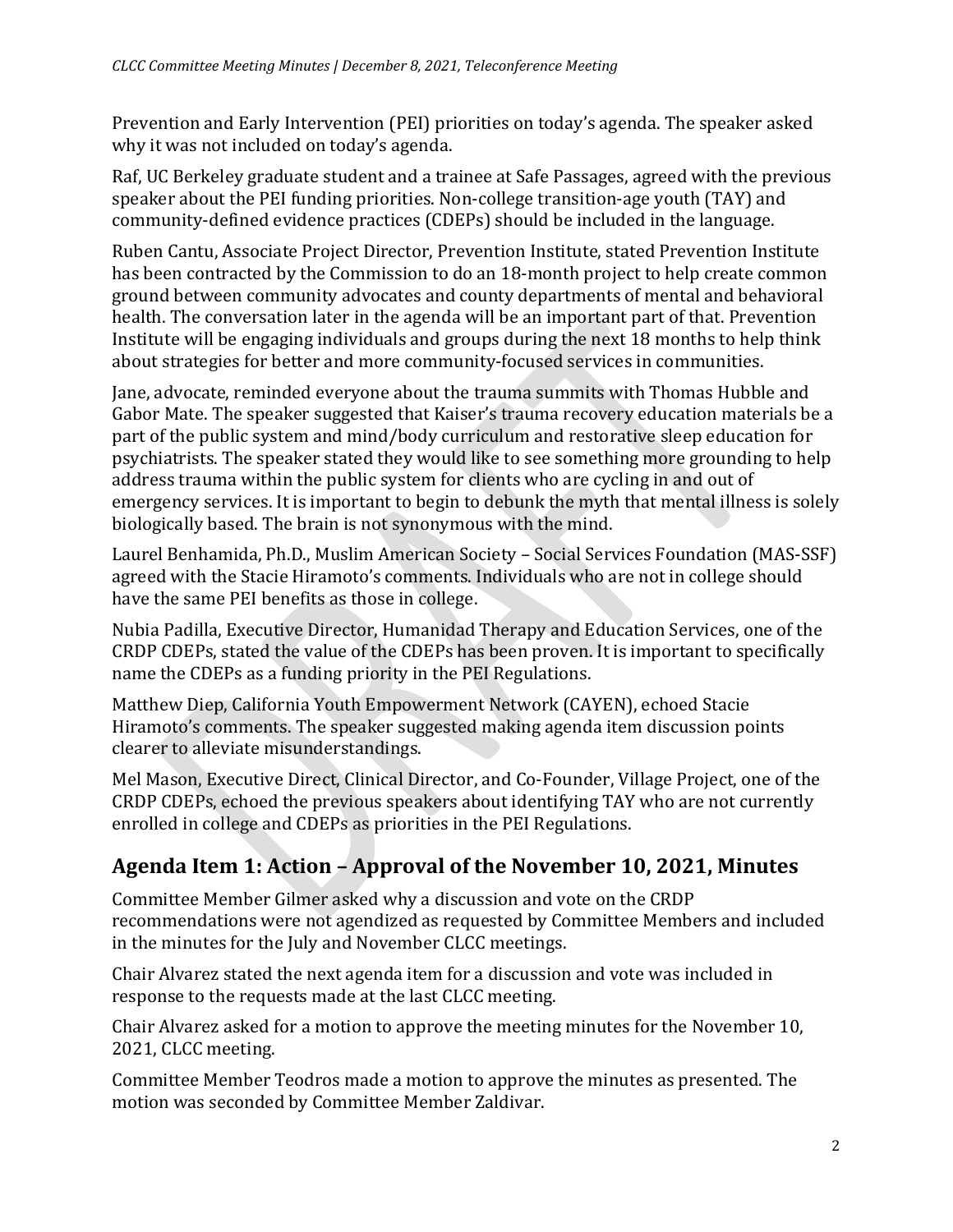Vote recorded with participating members as follows:

- Approve: Committee Members Admassu, Buckley, Chavez, Garcia, Gilmer, Lee, Reyes, Teodros, Xiong, and Zaldivar, and Chair Alvarez.
- Abstain: Vice Chair Mitchell

## **Agenda Item 2: Action – Community-Defined Evidence Practices (CDEP) in Prevention and Early Intervention (PEI) Programming**

Chair Alvarez stated the Committee will provide input in the MHSOAC's effort to advance PEI in mental health. The Committee will discuss opportunities and potential barriers to adopting community-defined projects into local-level programming. She noted that Committee Members asked to continue the discussion on this subject from the July and November meetings to address specific recommendations that have been made in prior meetings and to bring recommendations to the Commission for approval.

Chair Alvarez stated a copy of the Mental Health Services Act (MHSA) was included in the meeting materials, which incorporates SB 1004, as well as the PEI Regulations. She reviewed the recommendations made at the July and November meetings:

- Emphasize TAY generally under Priority 3. Prioritizing just college TAY disadvantages TAY youth of color.
- Add language under Priority 4 to specifically reference CDEPs to programs that can be funded under PEI, such as "culturally-competent and linguistically-appropriate prevention and intervention, including culturally-defined evidence-based practices."
- Include the establishment of hiring preferences for applicants with backgrounds in ethnic studies and related academic disciplines in systems-change efforts.
- Establish mechanisms to incentivize behavioral health employees to take courses in ethnic studies and related academic disciplines to create robust personnel development opportunities to build capacity within existing behavioral health care departments to serve historically marginalized communities.

Chair Alvarez stated the Committee will discuss recommendations on pathways for emphasizing CDEPs in county behavioral health programming, uplifting these sorts of practices in PEI, and hearing from Committee Members and the public on the best way to move forward. She noted that this project is one avenue through which the Commission can promote PEI, particularly through an equity lens. She asked Committee Members to build on the discussions at the July and November meetings.

### Discussion

Committee Member Gilmer recommended adopting the four CRDP recommendations listed on page 2 of the November minutes and reviewed by Chair Alvarez, above, and bringing them to the Commission for approval.

Committee Member Teodros stated often positions to make life-changing decisions for communities are given to individuals who happen to have the same cultural background, but it is important that those individuals are qualified to make those decisions. Decision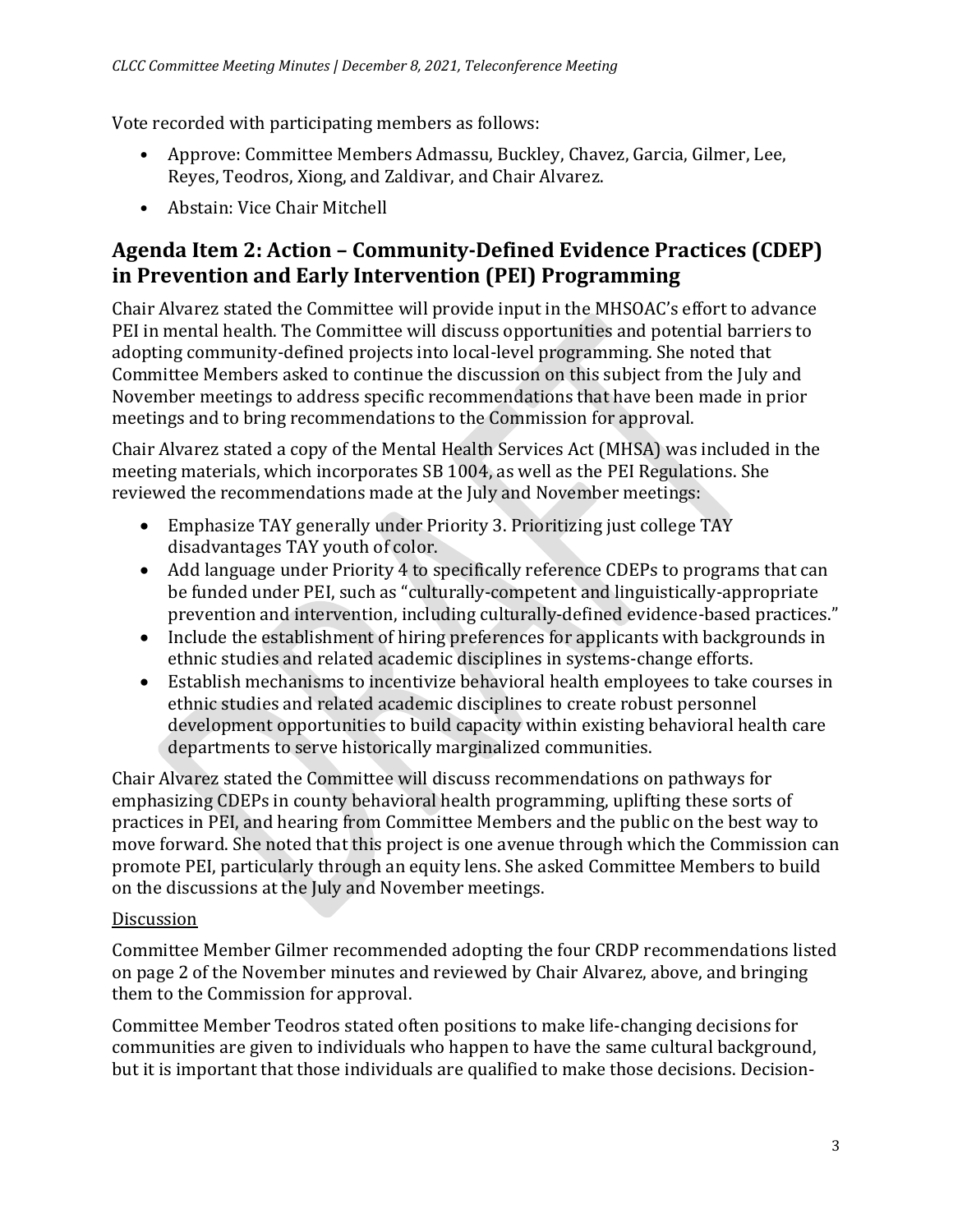makers should have similar life experiences with the community to relate to the decisions that need to be made.

Committee Member Xiong stated systems change needs to be made so community-based organizations can access funding through PEI to support mental and behavioral health services being provided to communities that are culturally and linguistically appropriate that are not evidence-based but that are CDEPS.

Committee Member Garcia agreed that this funding should go directly to community-based organizations. If this is not the case, he asked to consider how to hold counties accountable in this important issue not only the emphasis on penetration rates or access but also retention in quality services, which is important. He suggested adding accountability as a fifth recommendation. Sometimes counties receive funding but only send 30 to 40 percent of the funding to community-based organizations. He stated the need to find a way to measure not only desired outcomes for communities of color, but also if this funding has been used effectively.

Committee Member Zaldivar stated there is a feeling in these Committee meetings of "us versus them" in these conversations. This is uncomfortable. The end result of the work of this Committee is about serving all communities and paying attention to those who are underserved. Communities are not served well when members are in this fight together with separate conversations. He reminded everyone that the number of hours or the organization represented does not matter; it matters that Committee Members really care about their communities, which everyone does at this meeting.

Committee Member Zaldivar agreed that county jurisdictions should be held accountable and that they all need to be localized. All underserved communities should be served on a local level. The only way to correct justice is to be judicial in all approaches and to have the wide vision that together a lot of these issues and problems can be solved.

Chair Alvarez invited staff to provide a brief overview of the PEI process to date.

Ashley Mills, Research Supervisor, MHSOAC, provided an overview of the PEI community stakeholder process to date. She stated all event materials are available on the website.

Committee Member Reyes suggesting funding more peer respites that are staffed by peers who are part of the community so that it is not as intimidating to access services that might be stigmatized in communities that are difficult to reach.

Committee Member Admassu stated the bottom line of evaluation is the changes that were made. She asked what has been seen in counties and what is being tracked to reflect the changes being made due to this Committee work.

Chair Alvarez stated that is part of the work in advancing a Racial Equity Action Plan to learn the data measures needed to tell the story of whether advocacy and emphasizing a commitment to equity was effective. She asked Committee Members about suggestions to put forward to the Commission to more effectively tell that story in the future.

Committee Member Admassu stated every project has its component of data that shows some sort of outcome for each community or group. The question is what happens next. How to change the traditional way of treating communities through the outcomes.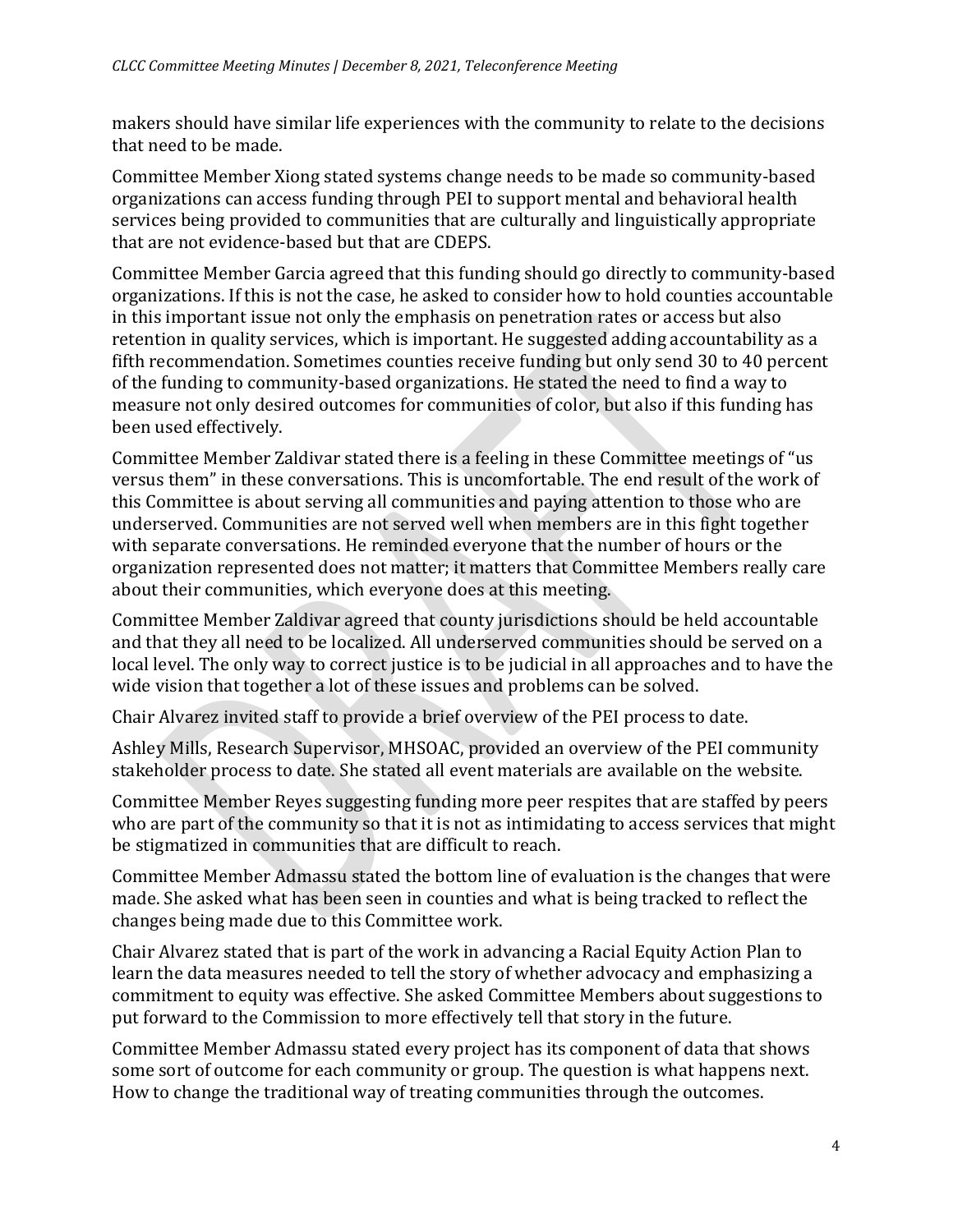Mr. Orrock suggested measuring engagement rates for diverse communities and individuals of color in programs that are designed to be effective for them.

Ms. Mills stated she has heard stakeholders say there is so much information, data, and evidence to draw upon in order to create systems change, and yet change is not being seen. She asked what it would take to make that change - legislation, regulations, policies, technical assistance, training, or funding, and, if it is about changing all these things, how to get more specific. There are many pathways. Identify those pathways and be clearer about what those pathways are in order to advocate for those specific pathways.

Vice Chair Mitchell stated this is a tough conversation with no easy answers. By the look of things on the street and in communities, progress is not being made and yet the Commission has done great work. She asked where the will is to see fellow man do better. The battle is being lost but this is not necessary. The question is why. The Commission can make recommendations to the counties to put everything it wants in county plans, but if there is no will to change the outcome of individuals, the struggle will continue.

Committee Member Gilmer stated there are major hurdles when attempting to do things with the county or through funds. There are many community-based organizations that are equipped to support the needs of communities. The CRDP recommendations will increase activity and the will of individuals to address some of these issues with the resources provided. There is a long way to go but this will add more individuals in the trenches to deal with some of the tremendous problems being seen. He stated the need for more community-based organizations that know their communities and can be effective at helping individuals alongside the counties. It currently is a bureaucratic maze to try to get a lot of small organizations and their effective programs to help people. The CRDP recommendations will do a lot toward that.

### Public Comment

Steve Leoni, consumer and advocate, agreed with Vice Chair Mitchell's comments. The speaker suggested CDEPs not just for PEI but across the board. Clients are a community or are several communities linked together. Many of those communities or the broader community as a whole have ideas that seem to work. They should be consulted in creating these ethnic CDEPs. It is important to consider them in all the work the Commission does.

Stacie Hiramoto stated the understanding that SB 1004 mandates the Commission to establish a list of PEI priorities for funding at the local level. Today's motion should include adding TAY who are not currently enrolled in college to the list of priorities and adding language about cultural and linguistic programs being CDEPs.

Eba Laye, Founder and President, Whole Systems Learning, stated it is time to take the mental health needs of African American and Latino male youth out of the criminal area and allow them to get the mental health services they need. The speaker agreed with Stacie Hiramoto's comments.

Ms. Mills stated SB 1004 amended the MHSA and listed five priority areas. She reviewed those five areas, which were included in the meeting materials. She stated part of the Commission's project is to discuss these priority areas and to hear additional priority areas from community members.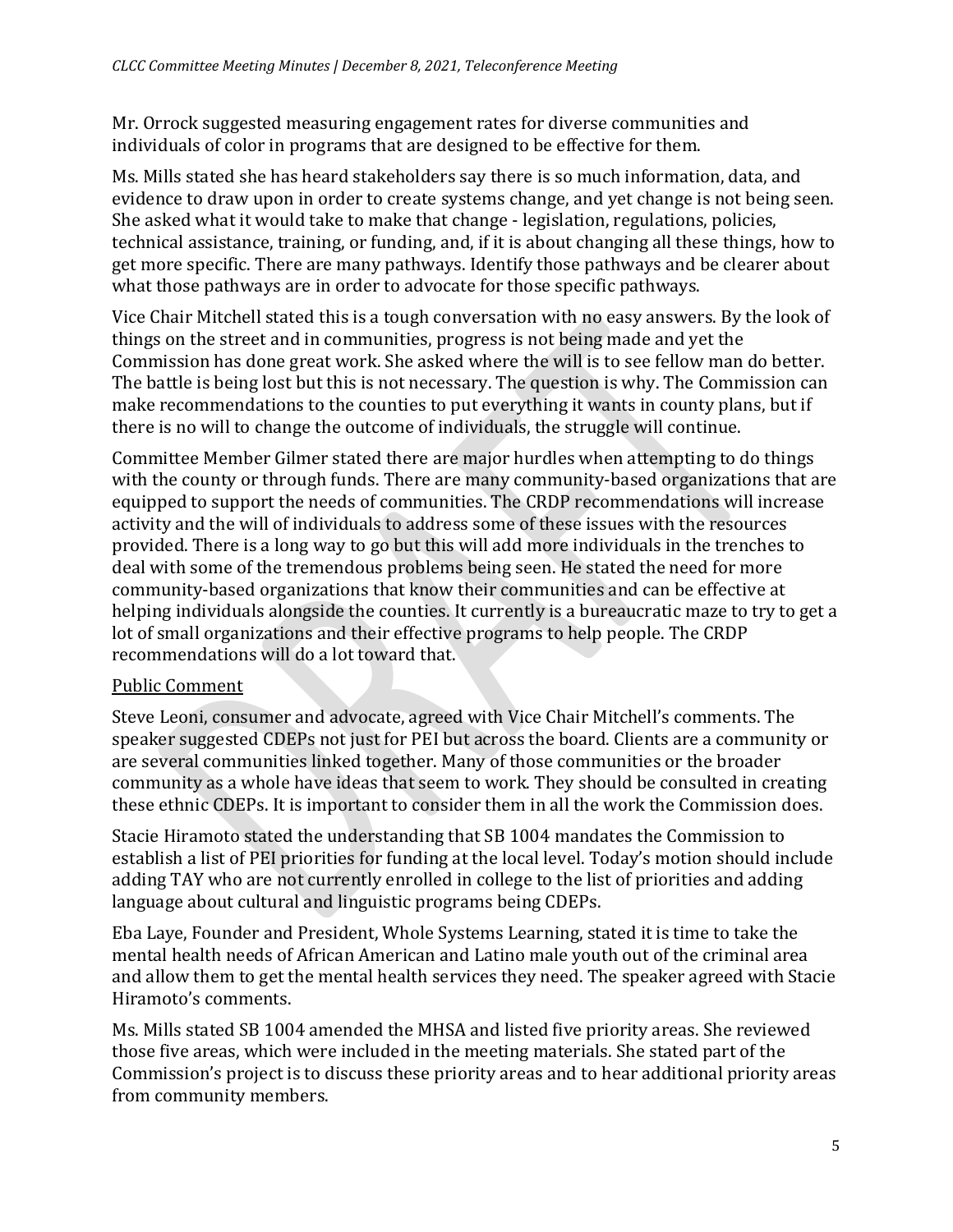Community Member Garcia stated a big barrier with counties and communities is being reimbursed for services that do not fit the medical necessity model, such as CDEPs. These barriers have a large impact on small community-based organizations that support CDEPs.

Committee Member Gilmer agreed. He stated the four CRDP recommendations are not necessarily large political issues. Priority 4 could include those points succinctly. Many small ethnic-based organizations need fiscal flexibility. He stated the need to look at advancing and building capacity in ethnic organizations that are underfunded and are not necessarily administratively congruent to how counties do business. He suggested including allowable advance funding to help them manage their budget and make it more grant-based like the CRDP. The CRDP is one of the best models out there.

Josefina Alvarado Mena, CEO, Safe Passages, and Chair, CRDP Cross-Population Sustainability Steering Committee (CPSSC), stated the 35 CRDP pilot projects demonstrated the impact that is possible but the scale is not there. The ability to get to scale is dependent upon changing policies and practices at the state and local levels. Adopting the CRDP recommendations would allow movement in that direction.

Jane spoke in support of the United Consumer Movement, where peer empowerment, support, and voices matter. The speaker stated the need for other treatment options besides pharmaceutical options and for evidence-based practices around trauma recovery education and body-centered therapy. The speaker asked who is behind Each Mind Matters. Their materials are all about pharmaceutical marketing.

Erica Juhn, Special Service for Groups, a CRDP partner, agreed with Stacie Hiramoto's comments and spoke in support of the CRDP recommendations and the reasons why that specific language is important. Evidence-based practices are different from CDEPs. Evidence-based practices are often put upon communities even though many communities know that those practices may not work for them. Including CDEPs as an alternative provides the opportunity for CDEPs to work with local counties and be funded along with other community-based organizations.

Laurel Benhamida stated the question about including non-college TAY in the PEI priorities has still not been answered. Not addressing that question feels like oppression.

Chair Alvarez stated the priorities listed in SB 1004 are already in law. The law states that those priorities shall include, but are not limited to, that list of priorities.

Ms. Mills stated this is where technical assistance, research, evaluation, data collection, and awareness can be strengthened. The priority areas are not meant to exclude priority populations at the local level; they are intended to bring a focus to PEI while being flexible to meet the needs of communities. These priority areas do not exclude TAY but are intended to bring more focus to PEI broadly.

Lauren Benhamida stated counties tend to stick to priority lists. The recommendations need to be clearly specified.

Avery Hulog-Vicente, Advocacy Coordinator, CAMHPRO, echoed Stacie Hiramoto's comments. The speaker also echoed Etsegenet Teodros' comments on how important it is to have service providers who have cultural competency, cultural sensitivity, and necessary qualifications with lived experience. The speaker stated they are continuously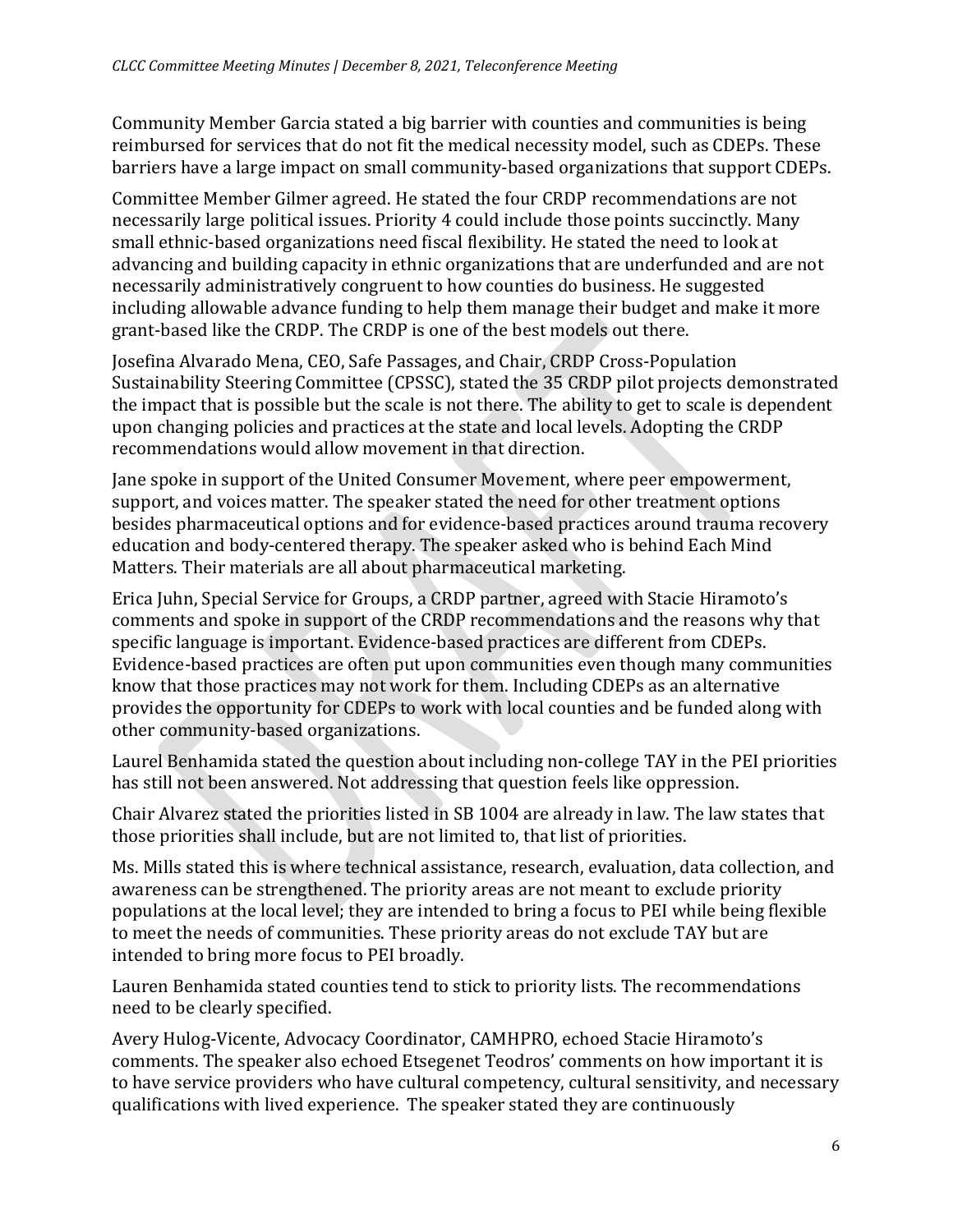disappointed with the way individuals of color are tokenized. The Asian and Pacific Islander communities have been lumped into one category, as have the Latinx communities. These two examples alone minimize the many unique experiences of individuals. It is important to including peers as service providers. The speaker spoke in support of investing in peer respites. Integrating peer services in the recovery journey provides an environment that truly promotes healing.

Stacie Hiramoto stated SB 1004 incorporated six PEI priorities into the MHSA. The sixth priority is about including other programs that are proven effective and identified by the Commission with stakeholder participation. Stakeholders are here today to ask the Commission to include the four CRDP recommendations in that list of priorities.

Chair Alvarez handed the meeting over to Vice Chair Mitchell to facilitate the rest of the meeting.

Vice Chair Mitchell asked for a motion for a formal vote to recommend specific actions on improving access to PEI services for diverse communities and individuals of color.

Committee Member Gilmer made a motion to bring the following recommendations to the full Commission for approval at its January 27<sup>th</sup> meeting. The motion was seconded by Committee Member Garcia:

- Emphasize TAY generally under Priority 3. Prioritizing just college TAY disadvantages TAY youth of color.
- Add language under Priority 4 to specifically reference CDEPs to programs that can be funded under PEI, such as "culturally-competent and linguistically-appropriate prevention and intervention, including culturally-defined evidence-based practices."
- Include the establishment of hiring preferences for applicants with backgrounds in ethnic studies and related academic disciplines in systems-change efforts.
- Establish mechanisms to incentivize behavioral health employees to take courses in ethnic studies and related academic disciplines to create robust personnel development opportunities to build capacity within existing behavioral health care departments to serve historically marginalized communities.

Vote recorded with participating members as follows:

- Approve: Committee Members Admassu, Chavez, Garcia, Gilmer, Reyes, Teodros, and Xiong, Vice Chair Mitchell.
- No: Chair Alvarez

### **Agenda Item 3: Summarizing and Continuing Discussions on Upcoming MHSOAC Opportunities**

This item was tabled to the next CLCC meeting. Information on the Immigrant and Refugee Stakeholder Request for Proposal (RFP) and the Mental Health Crisis Triage Request for Application (RFA) were included in the meeting materials. Committee Members were asked to send feedback to staff. The next opportunity to comment on the priorities for the Immigrant and Refugee RFP will be at the January 27, 2022, Commission meeting.